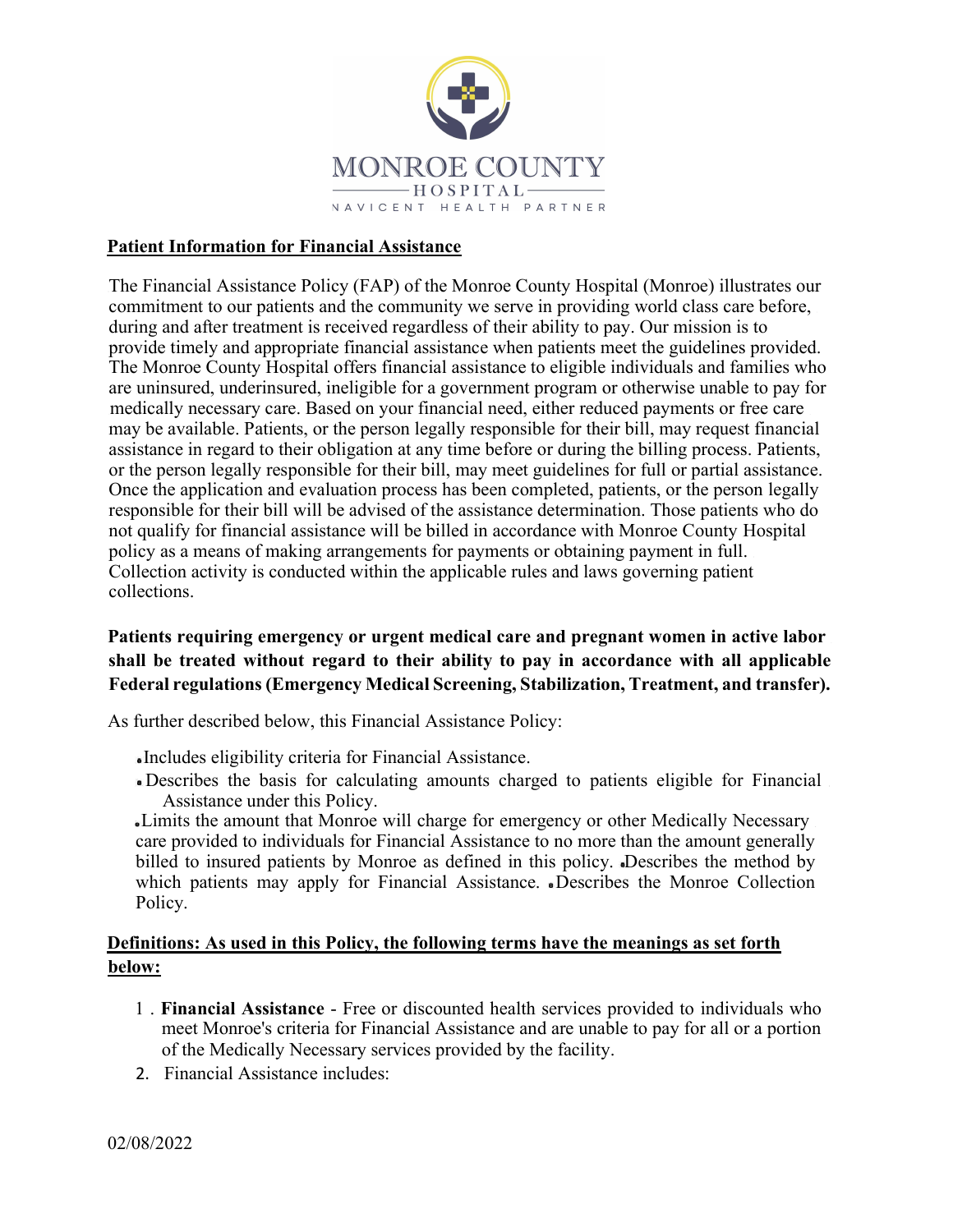

- a. Free Care is considered if the applicant's total gross income for the previous 12 months and/or calculations using the previous 3 months is at or below 125% of the poverty levels.
- b. Discounted Financial Assistance Any applicant over 125% and up to 200% of the FPL will be eligible for financial assistance based on an income sliding fee scale
- 3. Emergency Medical Conditions Defined within the meaning of section 1867 of the Social Security Act (42 U.S.C. 1395dd). An emergency medical condition is defined as "a condition manifesting itself by acute symptoms of sufficient severity (including severe pain) such that the absence of immediate medical attention could reasonably be expected to result in placing the individual's health [or the health of an unborn child] in serious jeopardy, serious impairment to bodily functions, or serious dysfunction of bodily organs."
- 4. Medically Necessary Health care services that a Physician, exercising prudent clinical judgment, would provide to a patient for the purpose of evaluating, diagnosing or treating an illness, injury, disease or its symptoms, and that are:
	- a. in accordance with the generally accepted standards of medical practice;
	- b. clinically appropriate, in terms of type, frequency, extent, site and duration, and considered effective for the patient's illness, injury or disease
	- For these purposes, "generally accepted standards of medical practice" means:
		- a. standards that are based on credible scientific evidence published in peer reviewed, medical literature generally recognized by the relevant medical community.
		- b. Physician Specialty Society recommendations.
		- c. the views of Physicians practicing in the relevant clinical area; and
		- d. any other relevant factors.
- 5. Eligible Services Services eligible under this Policy include: (1) Emergency medical services provided in an emergency room setting, (2) non-elective services provided in response to life-threatening circumstances in a non-emergency room setting; and (3) other Medically Necessary services. Eligible Services does not include elective, cosmetic or non-Medically Necessary services.
- 6. Amounts Generally Billed The amount charged to all patients meeting the eligibility criteria under this Policy before any discounts are applied.

#### Financial Assistance Application Guidelines:

All requests for Financial Assistance must be submitted using Monroe's Financial Assistance Application. The Application must be completed in its entirety and all supporting documentation attached to the Application.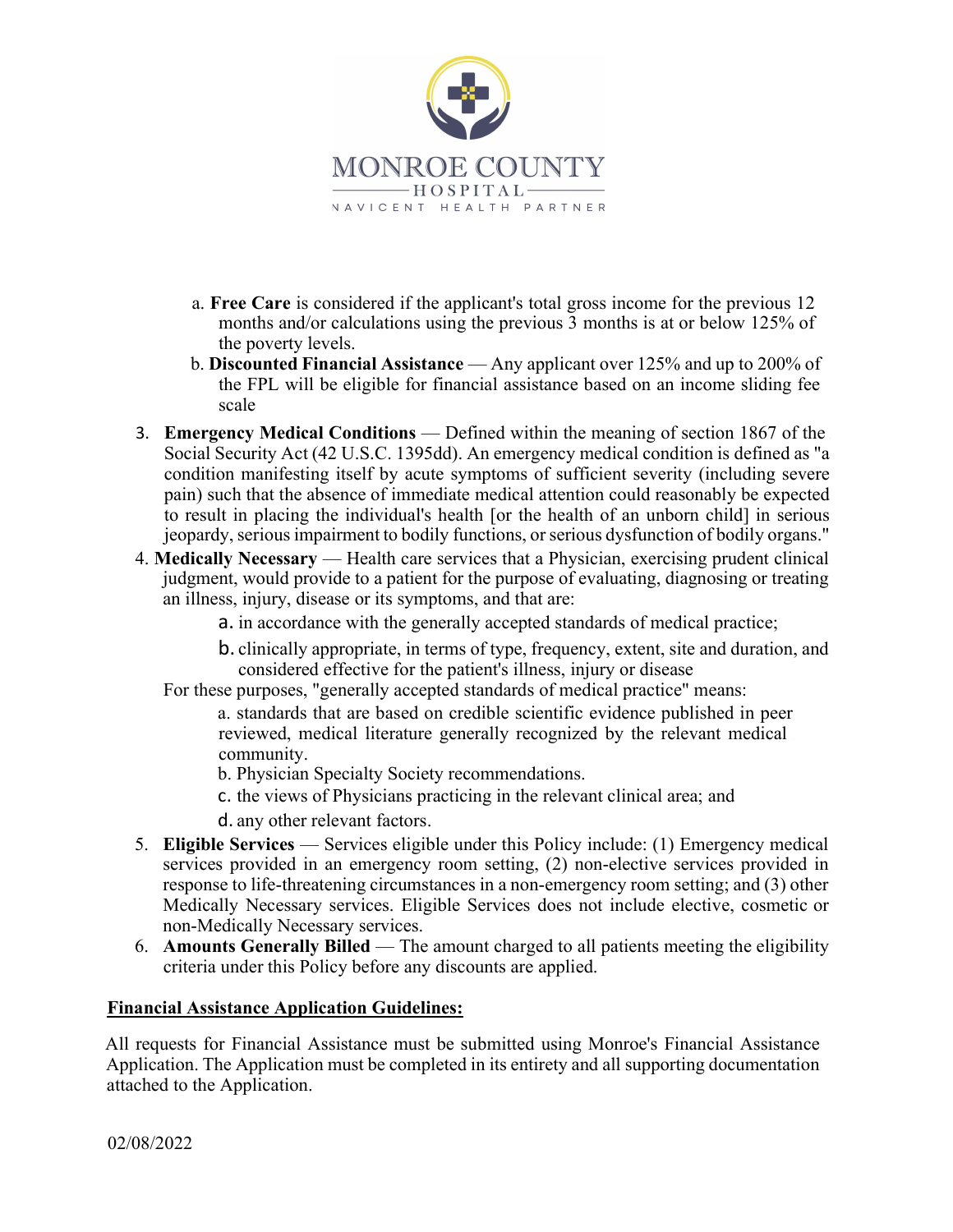

1. This Policy describes the manner in which patients will be notified about the Financial Assistance available and this Policy. The notification period ends on the 120th day after Monroe issues the first post-discharge billing statement to the patient. If, by the end of this 120-day period the patient has not submitted a Financial Assistance Application, Monroe may begin collection actions against the patient. The

application period during which Monroe will accept and process a Financial Assistance Application ends on the 240th day after Monroe issues the first post discharge billing statement to the patient.

- 2. Falsifying information on the Application will be grounds for denying or revoking Financial Assistance. Falsifying an Application includes, but is not limited to, failure to disclose assets,
- 3. Applicant shall identify all known third party payment sources, including automobile, worker's compensation, and other liable payers, for services rendered. Applicant shall cooperate with Monroe in filing of claims and collection of reimbursement from all third-party payment sources. Failure to cooperate will be grounds for denying Financial Assistance.
- 4. Applicant shall cooperate in applying for assistance from other sources for which they may be eligible, such as Medicaid, State Cancer Aid, Victims of Crime and other programs. Failure to cooperate will be grounds for denying Financial Assistance.

## Financial Assistance Information

To request an application for financial assistance and a copy of the detailed financial assistance policy, please contact the Monroe financial assistance team at 478-394-6351. A copy of the financial assistance policy, plain language summary and the application forms are available in English and Spanish or through the Monroe website www.monroehospital.orq

If you want more information or have questions about the process, please call the financial assistance team at 478-394-6351. A member of the financial assistance team will be happy to assist you.

You may also visit the financial assistance office located at:

88 MLK Jr. Dr, Forsyth, GA 31029 OP registration next to the Emergency Room.

Patients are informed in the following ways:

02/08/2022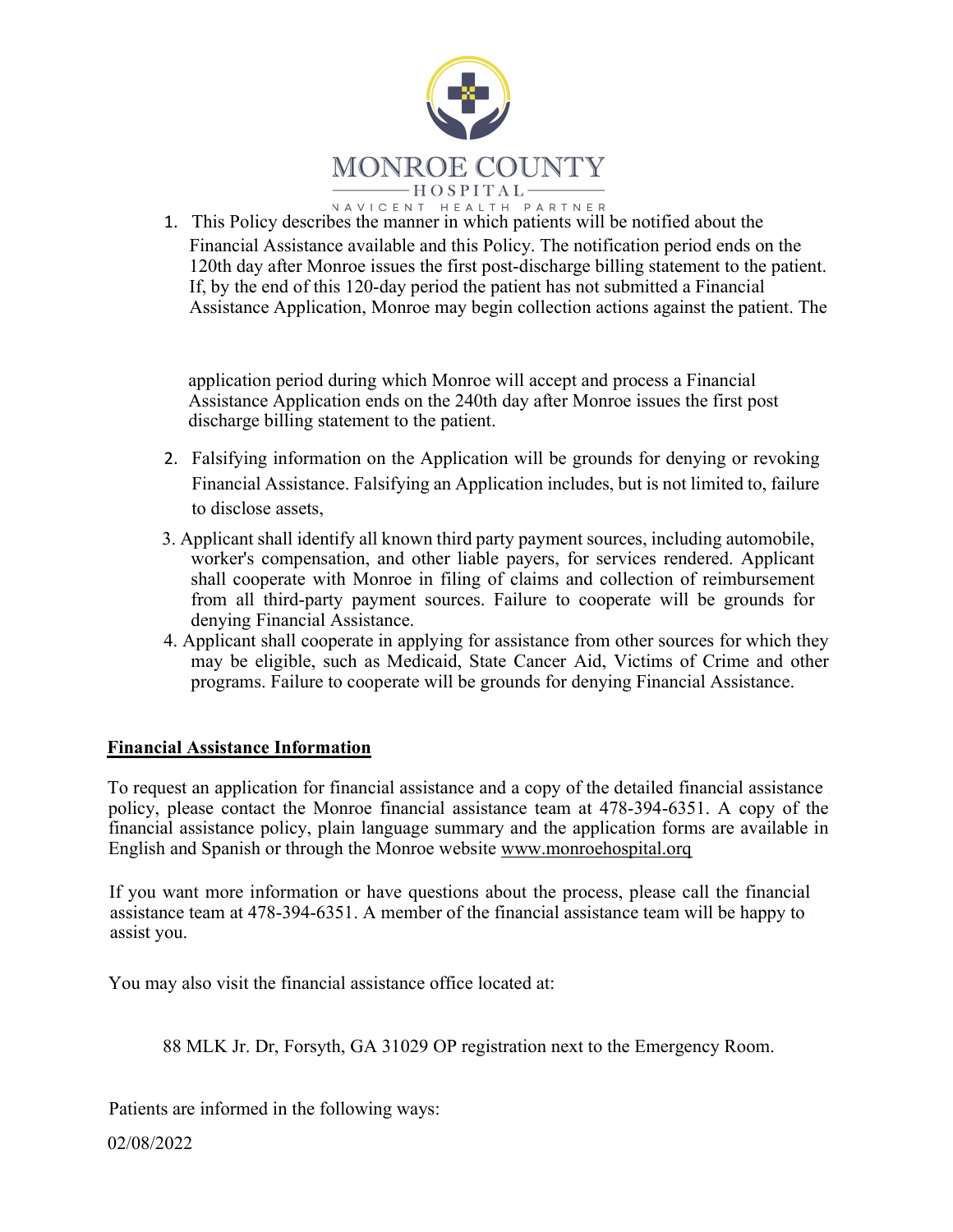

- Signs posted in the Emergency Room and Patient Access registration area.
- Handout given to patient at time of service.
- Statement/letters sent after services.
- Financial Counseling.

#### Eligibility Criteria for Financial Assistance

You may be eligible for financial assistance if you:

- Have limited or no health insurance
- Are not eligible for government assistance (for example, Medicare or Medicaid)
- Have no access to other funds to cover the date of service at issue
- Can show you have financial need
- Provide Monroe with necessary information about your household finances

If the applicant's average total gross income for the previous 12 months, and/or average calculations using the previous 3 months (whichever is more favorable to the applicant), is at or below 125% of the poverty levels, the applicable medically necessary care, will be provided at no cost.

In determining FPL, temporary assistance for needy families and SSI are excluded Family unit is defined as individuals living alone, and spouses, parents, and their children under the age of 21 living in the same household. It does not include income from anyone not financially responsible for the bill.

In reviewing total resources, the Georgia State eligibility criteria for resource limits to qualify for Medicaid will be used. Therefore, financial assistance will not be available to anyone with liquid assets over \$2,000.00.

Uninsured patients may request financial assistance at any time during pre-registration, registration, inpatient stay, or throughout the course of the billing and collections cycle by requesting and completing an application for financial assistance. All uninsured patients with income less than Federal Poverty Guidelines for their family size may qualify for financial assistance.

#### Information Required to Complete an Application for Financial Assistance: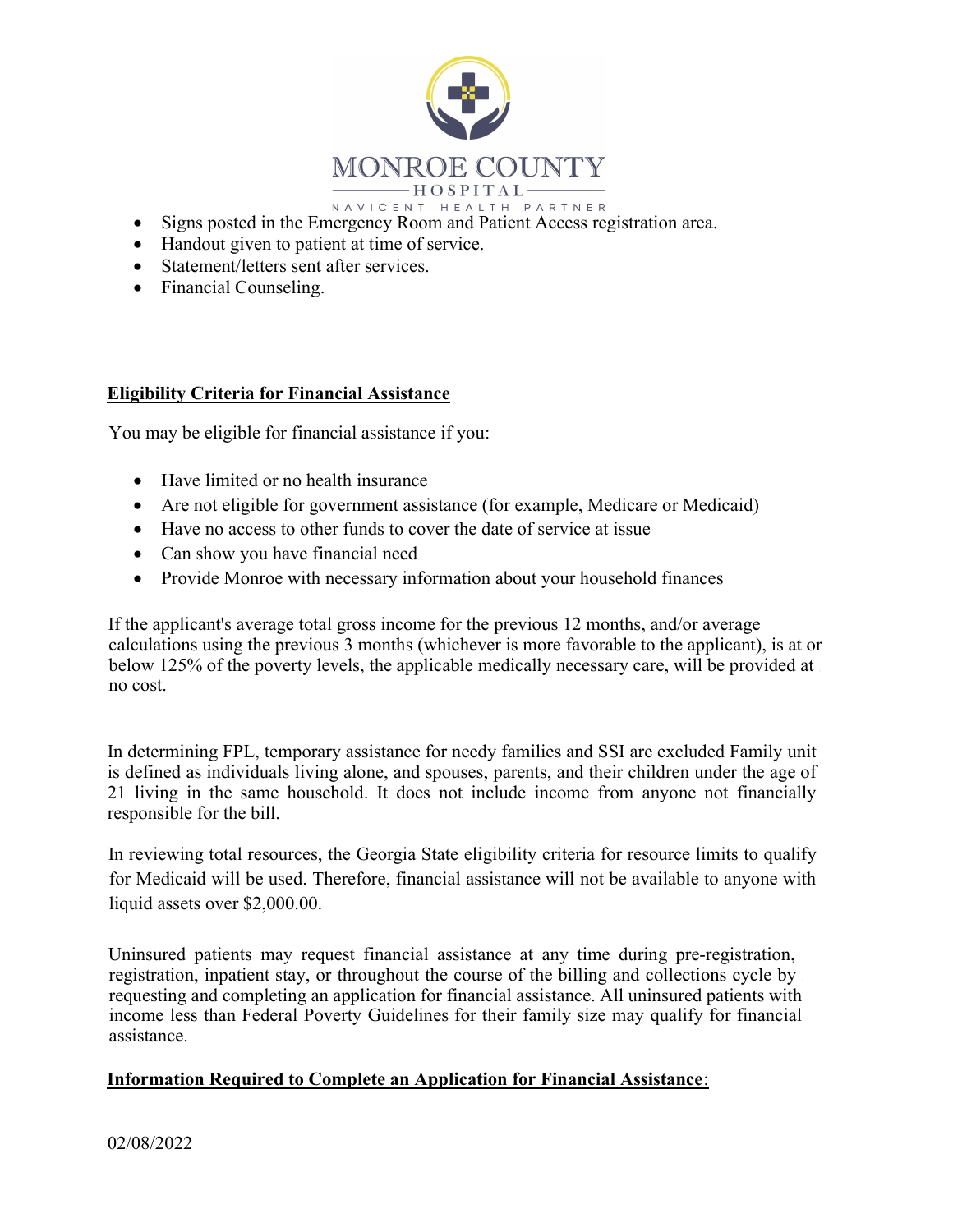

- Completed Application for Financial Assistance including information regarding liquid  $\bullet$ assets and family income
- Copy of previous year's W-2 form or Income Tax Return.
- Copy of three (3) consecutive, current check stubs from an employer showing year-to-date salary.
- Check stubs for three (3) months or a statement from your employer if checks are not issued.
- Copy of statement of benefits from FS, AFDC, SSI, Social Security or other monthly  $\bullet$ benefits.
- Additional documentation based on information provided during the screening process

Once a completed application is reviewed, a decision will be made and the patient/applicant will be notified in writing of the decision within 5 days.

The Financial Assistance department at Monroe is responsible for making eligibility determinations based on the documentation provided through the application process. Patients may contact the Financial Assistance department with questions on eligibility determinations by calling 478-394-6224

- If approved for Financial Assistance, the patient will receive discounted or total writeoff.
- If denied Financial Assistance, the patient may receive a discount in accordance with self-pay fee schedule for the services provided.

## Returning your application

Your application can be given directly to a Patient Account Advisor, They are located in the Financial Counselor's office in Outpatient Registration next to the Emergency Room. You can also mail your completed application form and copies of your proof of income materials to: 88 MLK Jr. Dr. Forsyth, GA 31029.

Your application must include copies of any documents that apply to you (see above). Please attach copies, not originals, as Monroe will not be liable for the return any document sent with the application. If any of the documents are missing, it will delay processing of your application and could result in your account being sent to a collection agency.

## Notification of Request for Additional Information or Denial

Financial Assistance will not be denied based solely upon an incomplete application initially submitted. Most common types of documentation needed are referenced above. Monroe will contact patients or financial guarantors via mail to notify of additional documentation requirements. Patients will have 14 business days to return additional information.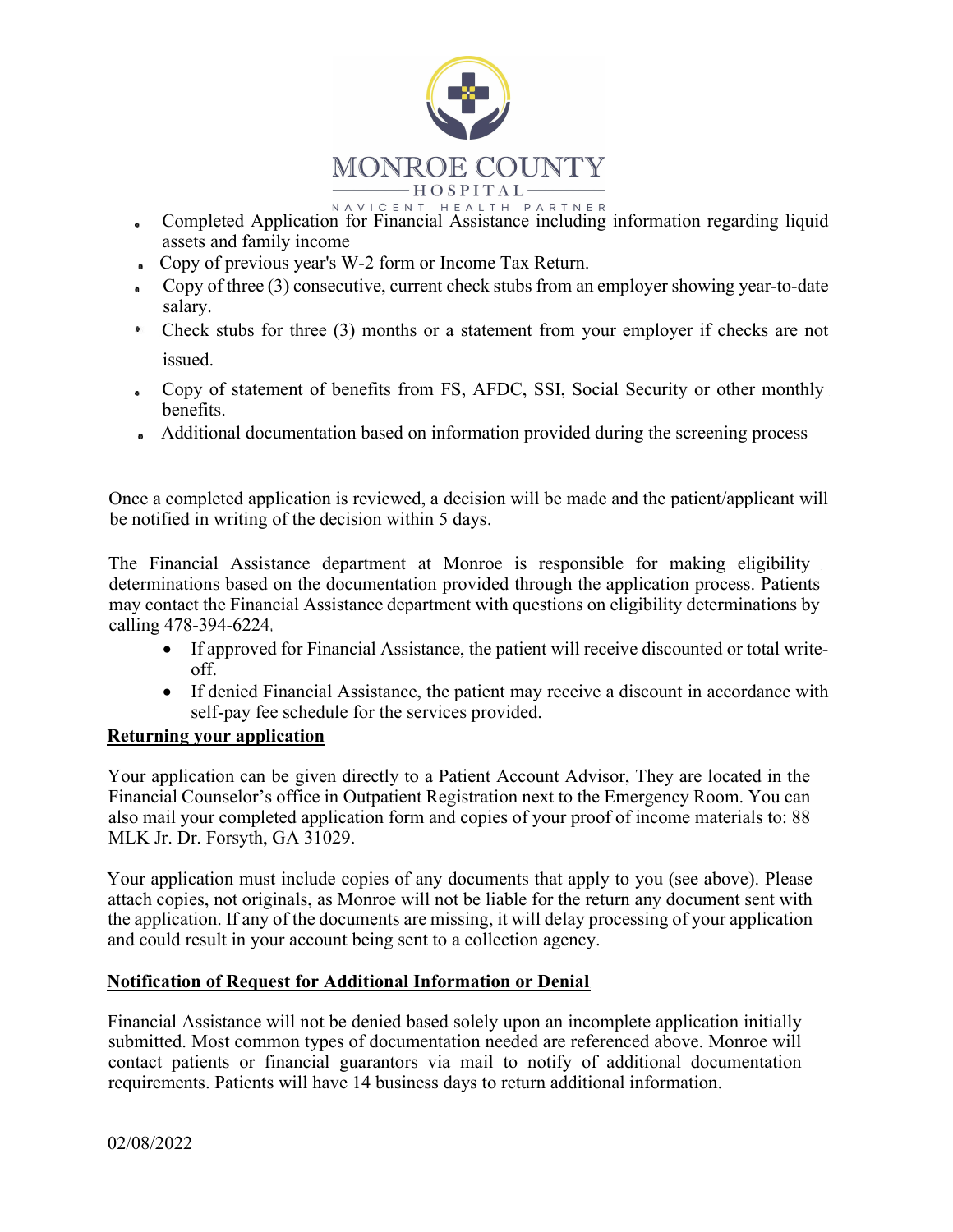

- If patient fails to provide all requested documentation or fails to assist Monroe vendors in  $\bullet$ obtaining appropriate available coverage, application for financial assistance may be denied and the patient would receive the self-pay discount as appropriate.
- In addition, collection actions may be taken in the event the patient fails to respond or  $\bullet$ provide the additional information as requested.

# Notification of Approval

Monroe will contact the patient via mail to notify of approval for the financial assistance program

This notice will include the steps a patient may take to obtain information about how their co-pay (if applicable) was determined as well as information confirming that the co-pay is not more than the Amounts Generally Billed described below. If a patient has already established a payment plan or made payments on their account, and was subsequently approved for financial assistance, any payments over the co-pay amount will either be applied to other outstanding accounts or refunded to the patient if no other outstanding accounts exist. If an approved patient has had extraordinary collection actions, Monroe will take all reasonably available steps to reverse the actions taken upon eligibility approval.

## Calculation of Amounts Charged to Patients

Monroe does not bill uninsured patients for patient liability amounts more than the amounts generally billed to other insurance providers. Amounts Generally Billed (AGB) will be calculated using the prospective Medicare method. This amount will be the amount Medicare would allow for care (including any amount that would be reimbursed by Medicare and the amount the beneficiary would be personally responsible for paying in the form of co-payments, coinsurance, and deductibles) MONROE will not bill a financial assistance eligible person more than the AGB rate.

- Uninsured patients will receive a discount.
	- o Patients requiring urgent or emergent services shall not be denied those services on their inability to pay. Monroe County Hospital will provide a 50% discount to all uninsured patients with no health insurance from either a private or public source. This charity discount is provided to all patients at all income levels. No application or proof income is required.
- MONROE does not bill or expect payment of gross/total charges from individuals for

## Publication of policy

MONROE will take the following measures to make its Financial Assistance Policy available to the public, free of charge.

- Provide free copies of the FAP policy at access points in the facility.
- Post the policy and a financial assistance application on the MONROE internet page www.monroehospital.orq .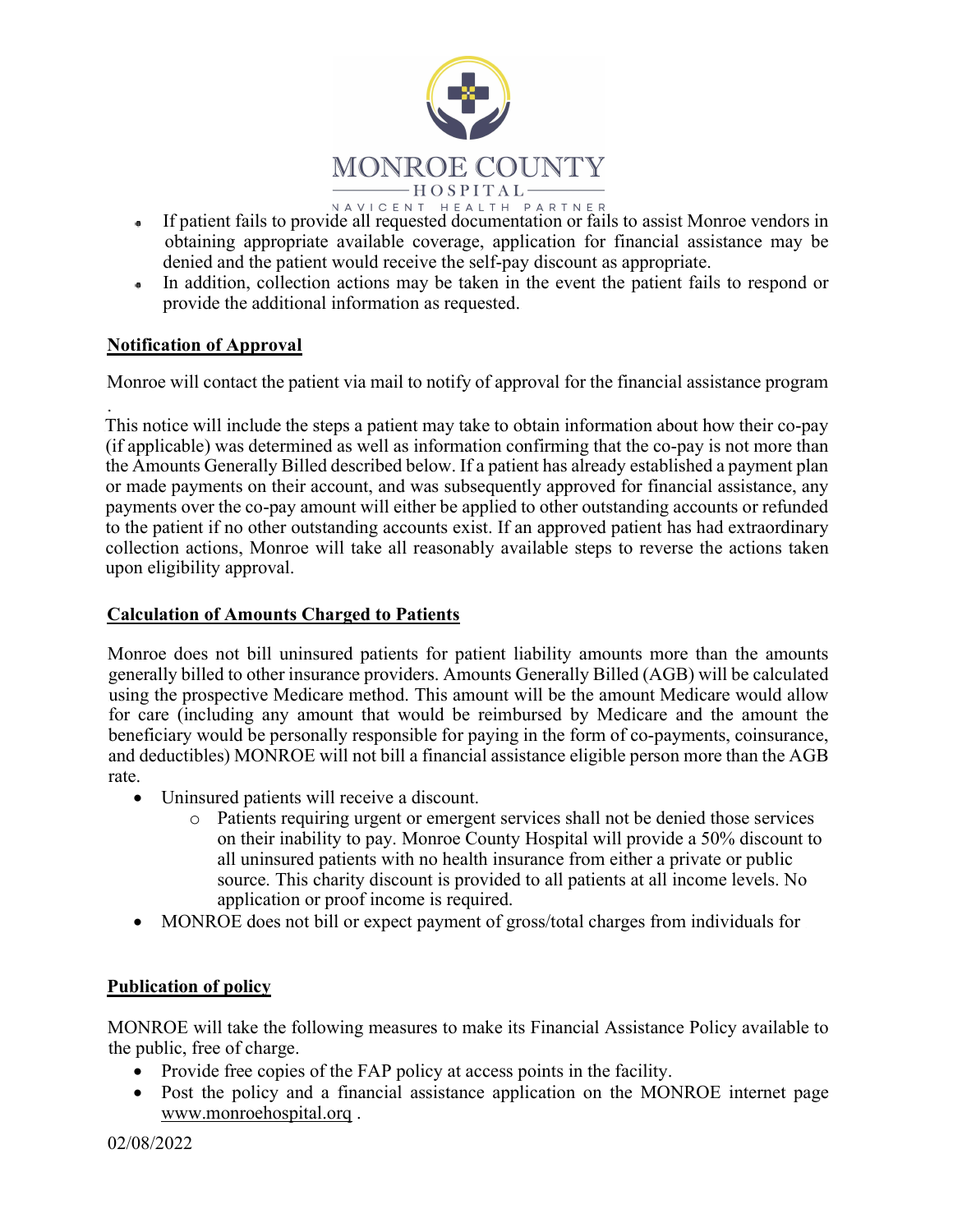

- In  $A V C E N T H E A L T H P A R T N E R$ <br>• Include in the annual Community Benefit Report,
- Provide/mail copies, when a request is made by phone to Financial Advisors, Billing, Collections, or Customer Service teams.

The Financial Assistance summary document and application will also be provided in Spanish, free of charge, when requested. Spanish versions will also be posted on the MONROE internet site.

## Patient Collections

Monroe makes reasonable efforts to ensure that patients are billed for their services accurately and timely. Monroe will attempt to work with all patients to establish suitable payment arrangements, if full payment cannot be made at the time of service or upon delivery of the first patient statement

Patients/Guarantors will receive three statements. All statements will inform patents/guarantors of their ability to apply for Financial Assistance. Uninsured patients have 120 days from the date of the first statement to respond before referred to external collections. Patients will be allowed to request financial assistance up to 240 days from the date of first statement, or at any time during the collection process.

## Phone Calls

Patient/Guarantors will/may receive multiple phone calls requesting payment in full or payment arrangements be made. These calls will generally start 10 days after the first statement. The calls will comply with all Federal Regulations and are an attempt to collect a debt.

## Extraordinary Collections Actions

Monroe contracts with Revenue Cycle Associates for its bad debt patient and/or guarantor collection processes. Accounts are subject to the following extraordinary collection actions, but only after 120 days from the first post discharge billing:

- Monroe nor its assigned vendors will conduct any extraordinary collection actions as defined under 501 (r).
- If, during the course of collections follow up, a patient or guarantor requests financial assistance or indicates that they are uninsured and cannot pay for their care, they will be referred to the MONROE Financial Assistance team to be screened for potential program eligibility, If the Financial Assistance team determines a patient may be eligible for assistance, collection activity will continue until the patient returns the appropriate application. Once the application is received, regardless of completeness, all further collection activity will be stopped pending a decision from the financial assistance team on program eligibility.